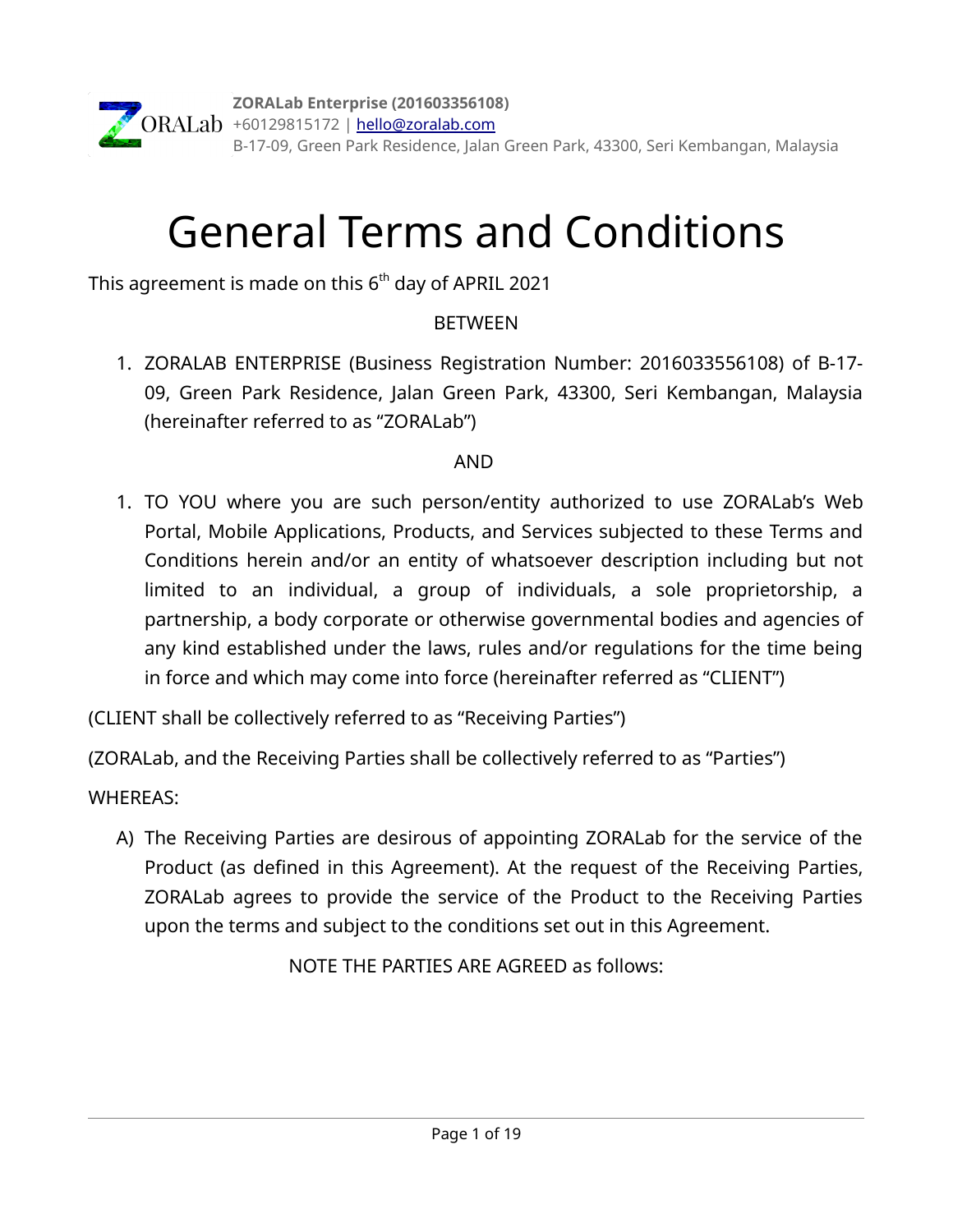

**ZORALab Enterprise (201603356108)**

+60129815172 | <u>hello@zoralab.com</u> B-17-09, Green Park Residence, Jalan Green Park, 43300, Seri Kembangan, Malaysia

# **1 Definitions**

- 1.1 Words importing the singular number includes the plural number and vice versa.
- 1.2 Words importing the masculine gender including feminine.

| <b>Account</b>                              | Means a report containing both financial and usage<br>description opened for the Receiving Parties under our Web<br>Portal.                                                                                                                                                                                                                                                                |
|---------------------------------------------|--------------------------------------------------------------------------------------------------------------------------------------------------------------------------------------------------------------------------------------------------------------------------------------------------------------------------------------------------------------------------------------------|
| <b>Activation, Activated</b>                | Means the starting point of usage for the Products and/or<br>Services.                                                                                                                                                                                                                                                                                                                     |
| <b>Agreement</b>                            | Means this Terms and Conditions and all subsequent<br>amendments and variations to the Terms and Conditions.                                                                                                                                                                                                                                                                               |
| <b>Authentication</b><br><b>Credentials</b> | Means any secret and uniquely identifiable information or<br>identity devices such as, but not limited to, username,<br>passwords, 2-factor authentication token and its generator.                                                                                                                                                                                                        |
| <b>Price, Pricing</b>                       | Means the payable amount for the Products displayed<br>including respective associated payable amount such as<br>courier charges.                                                                                                                                                                                                                                                          |
| <b>Content</b>                              | Means a literary or artistic property (such as a book, title,<br>writing, artwork, images, movie, website, or musical<br>composition) that is capable of being printed, copied, sold,<br>licensed, distributed, transformed to another medium,<br>translated, recorded or performed or otherwise use (or not<br>use) and to give it to another by will; and governed by<br>copyright laws. |
| <b>Deposit</b>                              | Means the payable amount for the Products in advance where<br>it is deemed refundable.                                                                                                                                                                                                                                                                                                     |
| <b>Notice</b>                               | Means all official bill statements, receipts, notices, requests,<br>notice of demands, writ of summons, all other legal processes<br>and/or other communications/documents                                                                                                                                                                                                                 |
| <b>Payment</b>                              | transactional financial amount payable<br>Means<br>through                                                                                                                                                                                                                                                                                                                                 |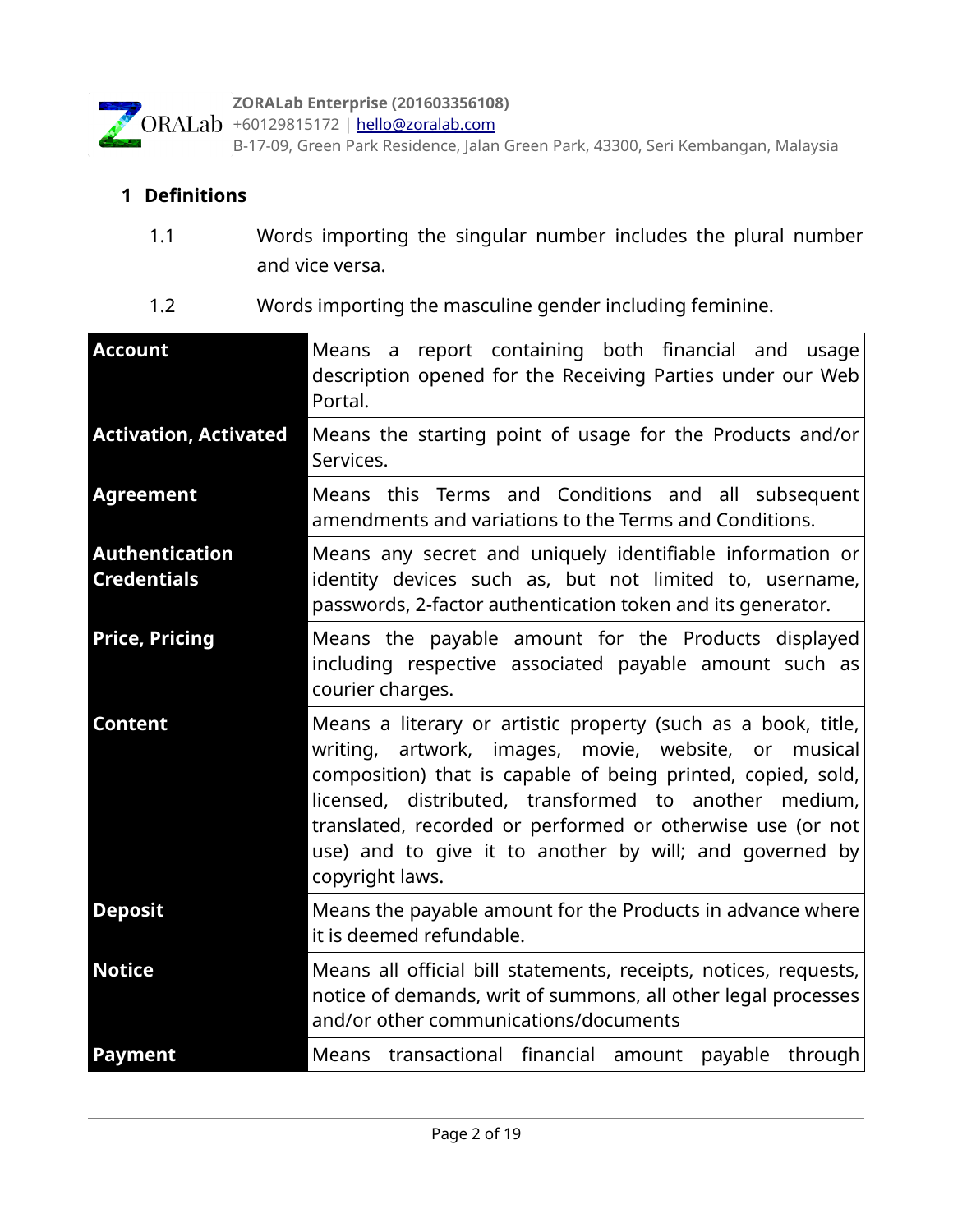

**ZORALab Enterprise (201603356108)**

+60129815172 | <u>hello@zoralab.com</u>

B-17-09, Green Park Residence, Jalan Green Park, 43300, Seri Kembangan, Malaysia

|                        | Payment Method.                                                                                                                                                                                                                                                                                                         |
|------------------------|-------------------------------------------------------------------------------------------------------------------------------------------------------------------------------------------------------------------------------------------------------------------------------------------------------------------------|
| <b>Payment Method</b>  | Means official and legit finance process exchange channels for<br>purchased Products and Services such as, but not limited to:<br>1. Bank Transfer & E-Wallet<br>2. Credit Card<br>3. Cash                                                                                                                              |
| <b>PDPA</b>            | Means Malaysia Personal Data Protection Act 2010.                                                                                                                                                                                                                                                                       |
| PII                    | Means Personal Identifiable Information that can be used to<br>distinguish or trace an individual's identity, either alone or<br>with other personal or identifying<br>when<br>combined<br>information that is linked or linkable to a specific individual,<br>not limited to biodata, behavioral data, and health data |
| <b>Product</b>         | Means products made available via Web Portal but not limited<br>to open-source software, and service packages such as<br>Shepherd Program.                                                                                                                                                                              |
| <b>Sensitive Data</b>  | Means information that is protected against unwarranted<br>disclosure, to include PII or other private/confidential data.                                                                                                                                                                                               |
| <b>Service</b>         | Means additional services offered by ZORALab offered in<br>conjunction to the use of the Product.                                                                                                                                                                                                                       |
| <b>Upfront Payment</b> | Means the Payment done for the Products in advance where it<br>is not refundable.                                                                                                                                                                                                                                       |
| <b>User Interface</b>  | Means the interactive facilities designed for The Receiving<br>Parties to interact with the Product such as, but not limited to,<br>website, web app, mobile app, and smart devices.                                                                                                                                    |
| <b>Web Portal</b>      | Means any browser-able Content under the domain name<br>zoralab.com and zoralab.xyz alongside with all its pathing (e.g.<br>www.zoralab.com/about)<br>subdomains<br>and<br>(e.g.<br>bissetii.zoralab.com) of any kinds.                                                                                                 |
| <b>You, Yours</b>      | Means The Receiving Parties.                                                                                                                                                                                                                                                                                            |
| ZORALab, We, Us, Our   | Collectively means ZORALab<br>Enterprise or<br>any<br>of its<br>subsidiaries, affiliates or successors.                                                                                                                                                                                                                 |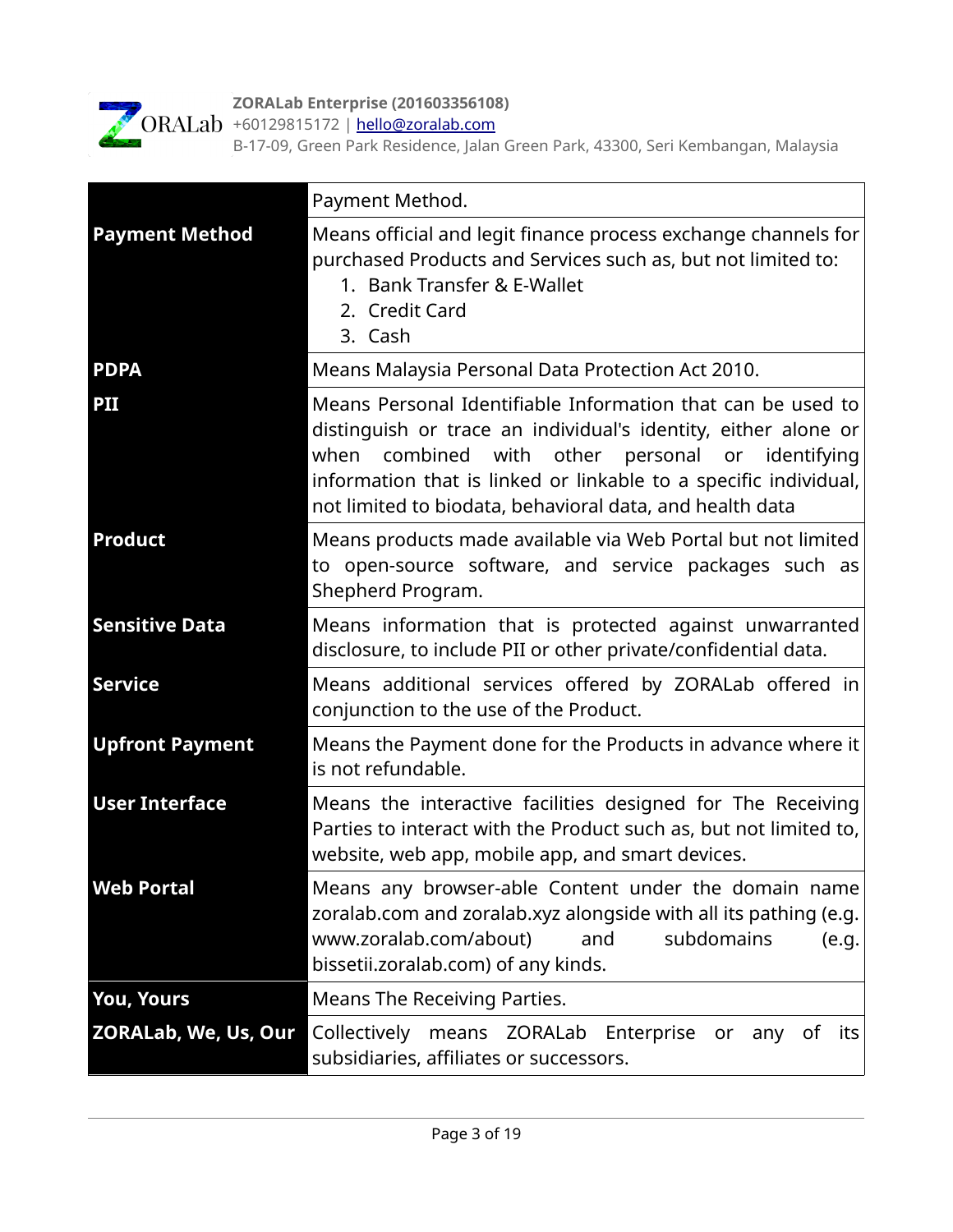

#### **2 Assignment and Tenure**

- 2.1 This Agreement shall be effective starting from the explicitly specified actions such as but not limited to form submissions and Agreement signatures from The Receiving Parties or signing of this Agreement, shall be in-force until terminated according to these Terms and Conditions.
- 2.2 The Receiving Parties are not permitted to assign or novate any or parts of their rights and obligations under the Agreement to any party without ZORALab written approval.
- 2.3 **EXALAM** 20RALab may assign or novate all or parts of the Agreement to any third-party by written notice without prior consent from the Receiving Parties and the Receiving Parties agree to make all subsequent payments (if applicable) to ZORALab as instructed in such further notice.

# **3 ZORALab's Rights**

- 3.1 ZORALab reserves the right to make any alteration or suspending of any parts of Product and Services without prior notice to the Receiving Parties and ZORALab shall not be liable for any loss or inconvenience to the Receiving Parties resulting therefrom.
- 3.2 ZORALab reserves the right at its absolute discretion to vary, add, or otherwise amend any part of the Terms of Conditions of the Agreement such that:
	- 3.2.1 The Receiving Parties will be given written notice of such amendments;
	- 3.2.2 The Receiving Parties continued use of Products and Services after the effective date of the variation, changes, or amendments to the Terms and Conditions of the Agreement and the same shall constitute an unconditional acceptance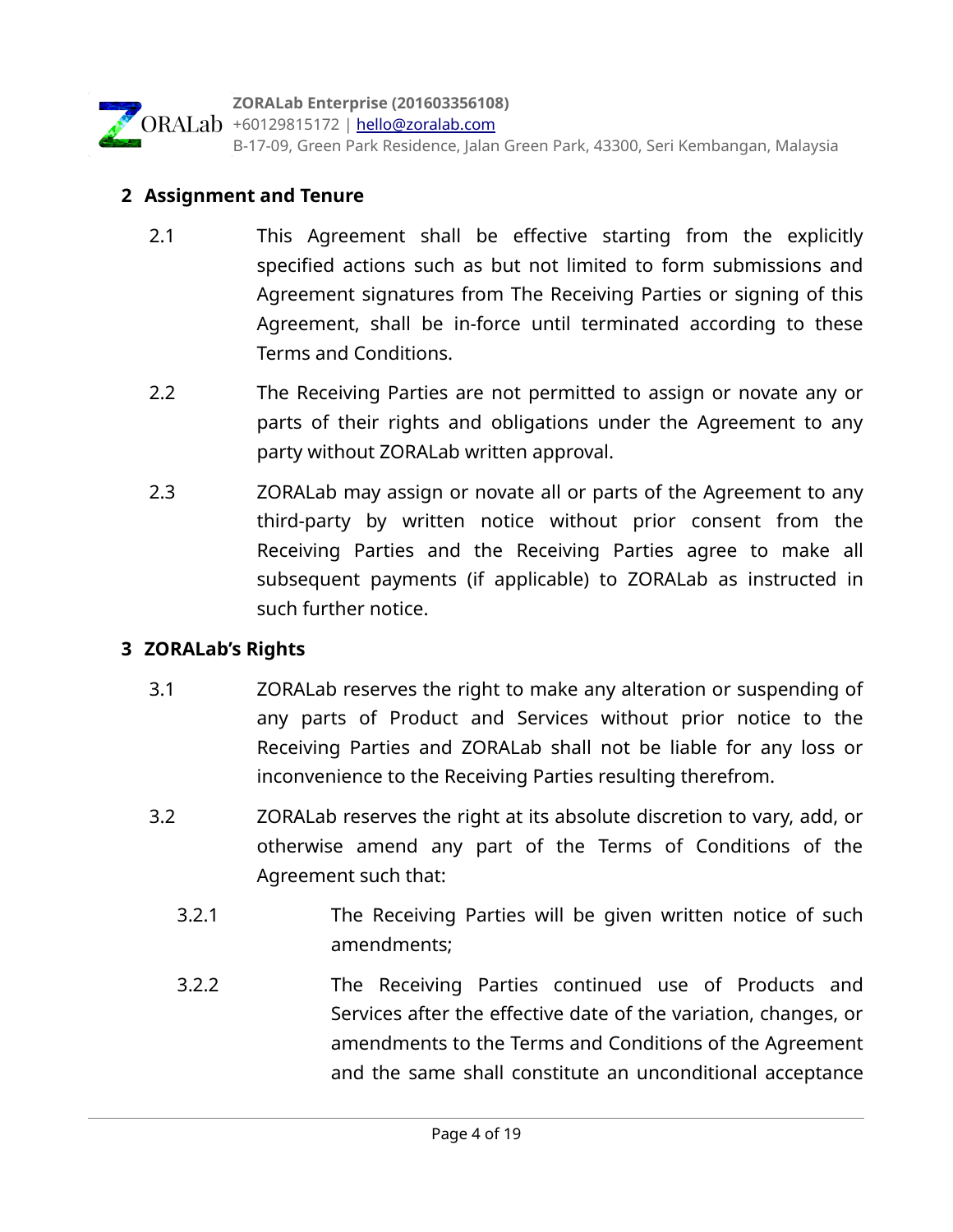

of such variation, changes or amendments by the Receiving Parties.

- 3.3 In order to protect the Receiving Parties and ZORALab from transactions and identity fraud, ZORALab reserves the right, at its absolute discretion, not to communicate through suspicious channels or to ship goods to certain addresses.
- 3.4 ZORALab reserves the right to refuse permission to use the Products and Services to any individual or company for any reason, and may do so without notice.
- 3.5 ZORALab reserves the right to review the Receiving Parties conducts and Contents on compliance with Terms and Conditions from the usage of the Products and Services.
- 3.6 Where any violations is found from Section 3.5 executions, ZORALab reserves the right to perform countermeasures, with or without prior notice, with or without permission from the Receiving Parties, such as but not limited to:
	- 3.6.1 deleting the subjected Contents belonging to the Receiving Parties from our Products and Services;
	- 3.6.2 ceasing, suspending and/or deleting the Receiving Parties' Account and its access to Our Products and Services definitely and/or indefinitely;
	- 3.6.3 cooperating with local enforcement for any Rules of Laws breaches committed by the Receiving Parties.

# **4 Privacy, Personal Identification Data, and Sensitive Data**

 4.1 The Receiving Parties acknowledge and give consent to ZORALab to use and/or disclose the PII and Sensitive Data in accordance with the PDPA.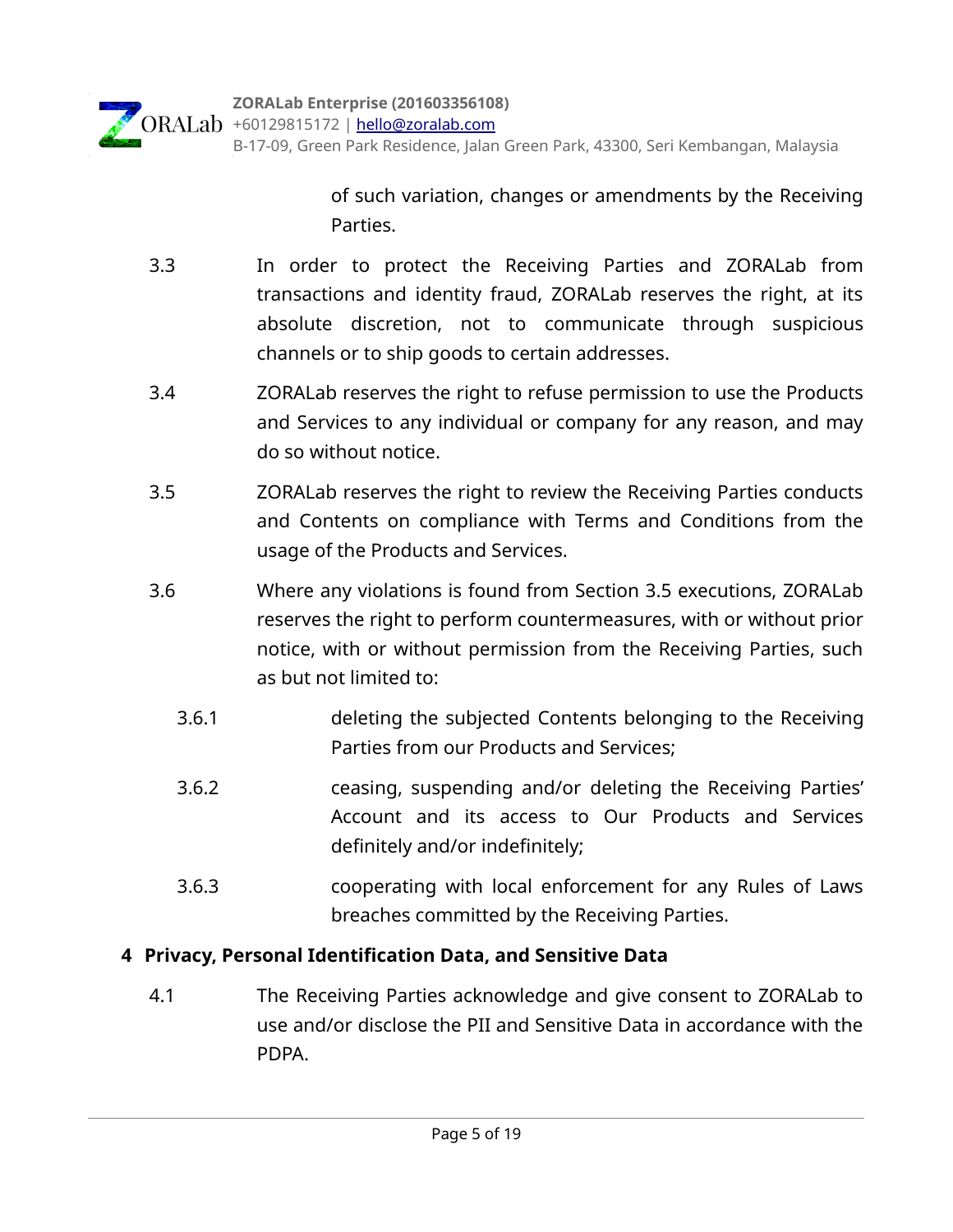

- 4.2 ZORALab reserved the rights to generate persistent identifiable memory such as but not limited to "cookie in website" to identify The Receiving Parties in person or computing devices when using one or more of Our services. These persistent identifiable memories do not record data permanently and will be deleted once The Receiving Parties sign off Our Products and Services.
- 4.3 The Receiving Parties acknowledge and give consent to ZORALab to use logging technologies for automated recording of processing information of that The Receiving Parties uses Our Products and Services. Such information can be but not limited to web request, Internet protocol address, client application type, languages, date and time, and process statements.
- 4.4 The Receiving Parties' Sensitive Data can be collected in any way or manner including but not limited to any transactions and/or communications made from/with ZORALab. ZORALab also collects The Receiving Parties' Sensitive Data from a variety of sources, including but not limited to, at any events, seminars, road shows, customer satisfaction surveys organized and/or sponsored by us as well as from publicly available sources.
- 4.5 The Receiving Parties acknowledge and give consent to ZORALab to collect and to process The Receiving Parties' Sensitive Data for the following purposes:
	- 4.5.1 to communicate with The Receiving Parties;
	- 4.5.2 to maintain customer relationship with The Receiving Parties;
	- 4.5.3 to assess, process and provide Products, Services, and/or facilitate to The Receiving Parties;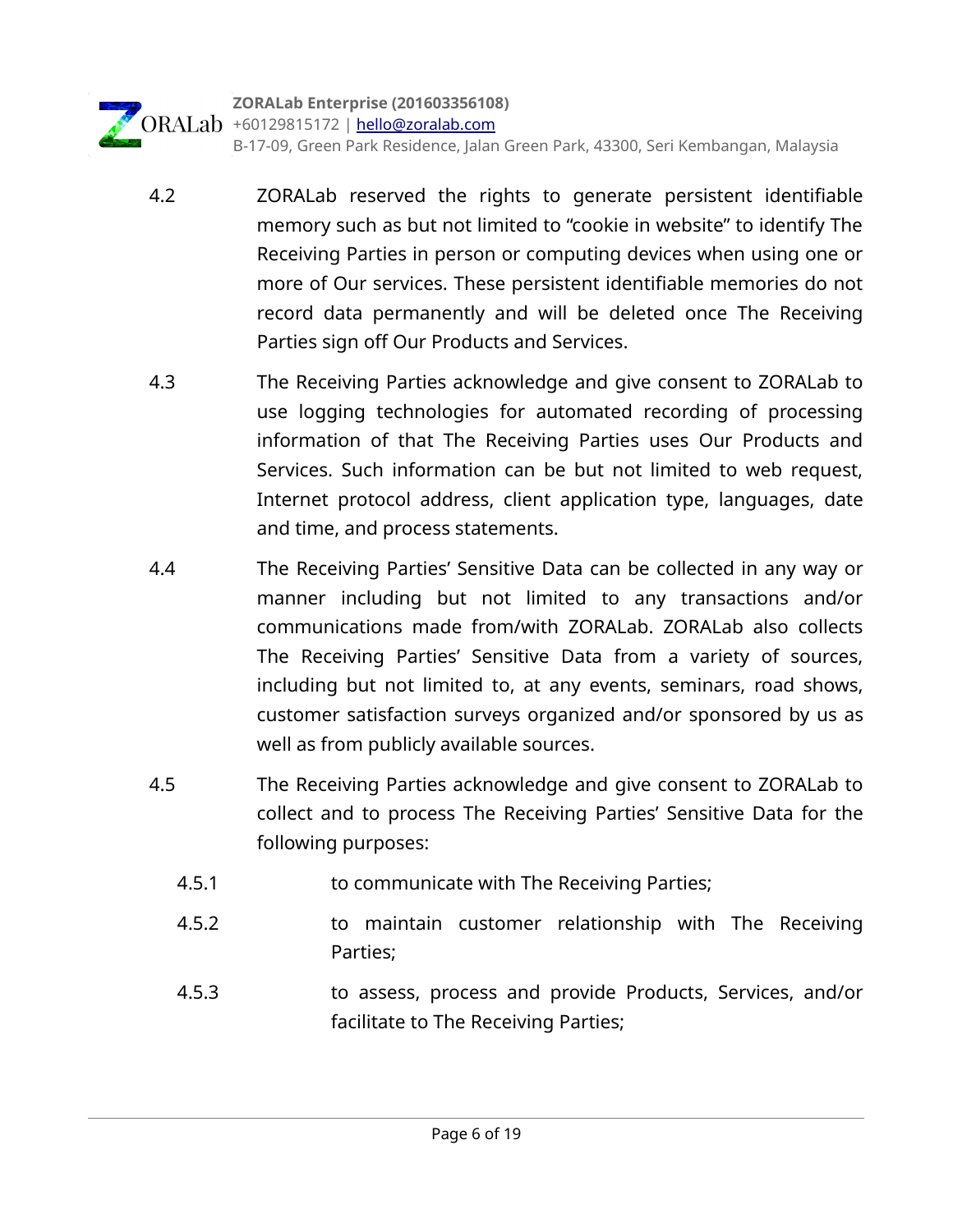

ORALab +60129815172 | [hello@zoralab.com](mailto:hello@zoralab.com)

B-17-09, Green Park Residence, Jalan Green Park, 43300, Seri Kembangan, Malaysia

- 4.5.4 to administer and process any forms of payments and financial transactions related ZORALab Products and Services and/or facilities requested by The Receiving Parties;
- 4.5.5 to provide The Receiving Parties with information and/or updates on ZORALab Products and Services, upcoming activities, promotion, and events;
- 4.5.6 for direct marketing purposes such as but not limited to rewarding programs, and loyalty programs, according to The Receiving Parties' consent;
- 4.5.7 to facilitate The Receiving Parties for participate in, and ZORALab administration of, any but not limited to events, promotions, activities, Product, and Services;
- 4.5.8 for ZORALab internal administration purposes;
- 4.5.9 to enforce or defend ZORALab rights and The Receiving Parties rights under, and to comply with, ZORALab obligations under the applicable laws, legislation and regulations;
- 4.5.10 to carry out verification and background checks as part of any recruitment and selection process in connection with The Receiving Parties for employment with ZORALab;
- 4.5.11 to share any of The Receiving Parties' Personal Data with the auditor for our internal and reporting purposes;
- 4.5.12 for meeting any applicable legal or regulatory requirements and making disclosure under the requirements of any applicable law, regulation, direction, court order, by-law, guideline, circular or code applicable to ZORALab;
- 4.5.13 for audit, risk management, and security purposes;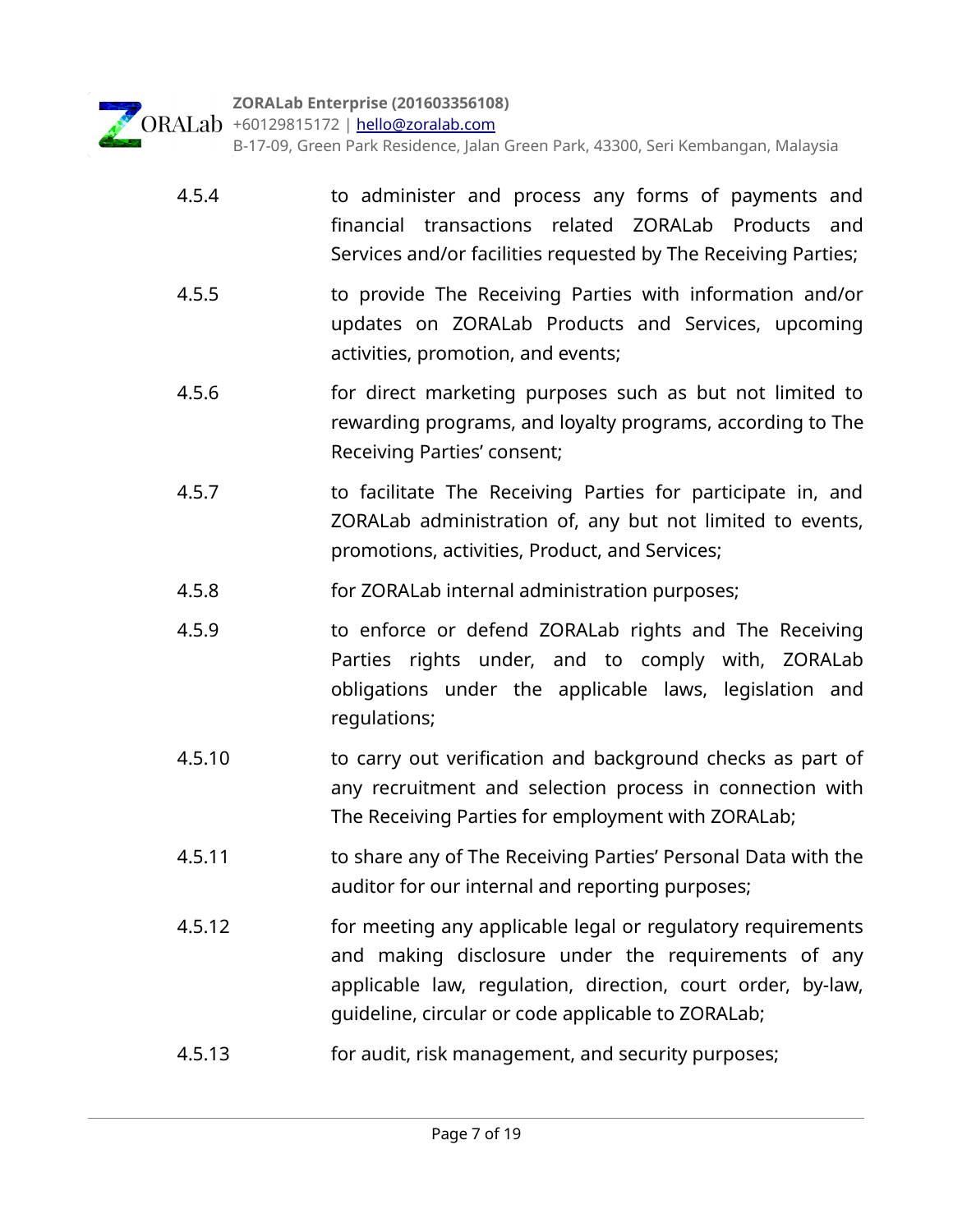

- 4.5.14 for detecting, investigating, and preventing fraudulent, prohibited or illegal activities;
- 4.5.15 for enabling us to perform our obligations and enforce our rights under any agreements or documents that ZORALab are a party to;
- 4.5.16 to transfer or assign our rights, interests, and obligations under any agreements entered into with ZORALab;
- 4.6 The Receiving Parties acknowledge that ZORALab has placed technologies and standards to protect The Receiving Parties' stored and transmitted PII given to ZORALab.
- 4.7 While ZORALab are committed to protect The Receiving Parties' Sensitive Data, The Receiving Parties acknowledge that ZORALab does not guarantee unauthorized or accidental access to such data.
- 4.8 Due to the global nature of ZORALab businesses, for the purposes set out in this General Terms and Conditions, The Receiving Parties hereby granted ZORALab to transfer Sensitive Data to parties such as but not limited to, datacenter located in other countries that may have a different data protection regime that is found in Malaysia.
- 4.9 Where transfer stated in section 4.8 is performed, the Receiving Parties acknowledge that ZORALab will take appropriate steps to ensure the overseas recipient of Sensitive Data is bound by legally enforceable obligations to provide a standard of protection to that Sensitive Data that is comparable to that of the Malaysia Personal Data Protection Act 2010.

# **5 The Receiving Parties' Responsibilities**

- 5.1 The Receiving Parties SHALL:
	- 5.1.1 Provide accurate and complete PII to ZORALab and inform ZORALab immediately of any changes to the Receiving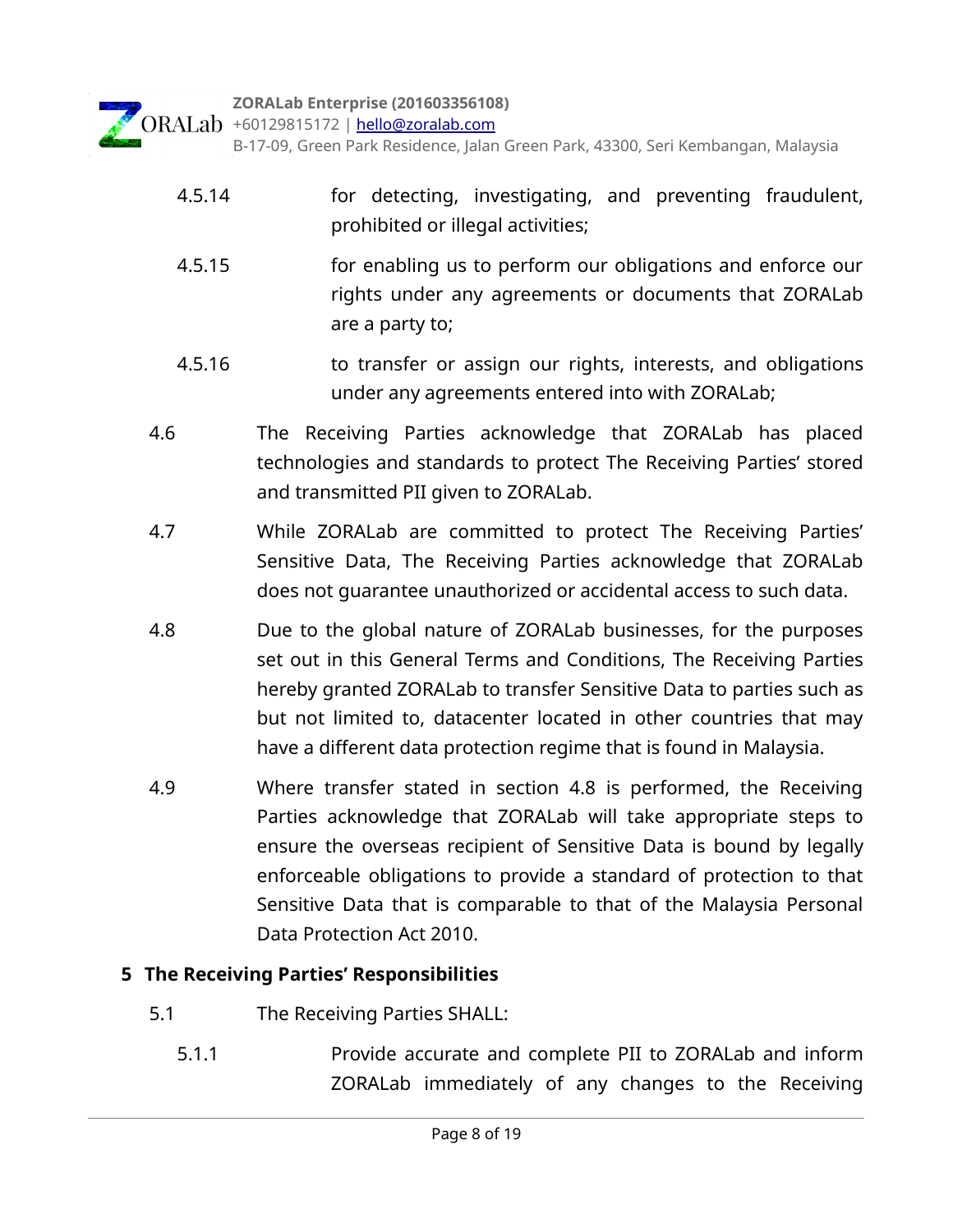

B-17-09, Green Park Residence, Jalan Green Park, 43300, Seri Kembangan, Malaysia

Parties' PII including electronics and physical addresses and/or employment or business;

- 5.1.2 Only use the Products and Services for its specified purposes;
- 5.1.3 Complies to Notices and the instructions within provided by ZORALab;
- 5.1.4 Be responsible for all equipment and software necessary to use the Products and Services and for the security and integrity of all information data transmitted, disclosed, and/or obtained via the use of our Products and Services;
- 5.1.5 Agrees, consents, allows and has no objections to ZORALab in extracting PII or any other data required to be used as evidence in court when necessary;
- 5.1.6 Be responsible for all usage and charges for the Products and Services, including to payment and service charges and any related charges related to ZORALab pursuant to this Agreement in a timely manner;
- 5.1.7 Be responsible for protecting any, but not limited to, username, passwords, 2-factor authentication token and its generator (collectively known as "Authentication Credentials") at all times and not releasing to other entities such as third-party or any person;
- 5.1.8 Notify ZORALab immediately for any unauthorized usage and/or access to the Receiving Parties' PII and authentication credentials and all its activities;
- 5.1.9 Notify ZORALab immediately for any compromised Authentication Credentials;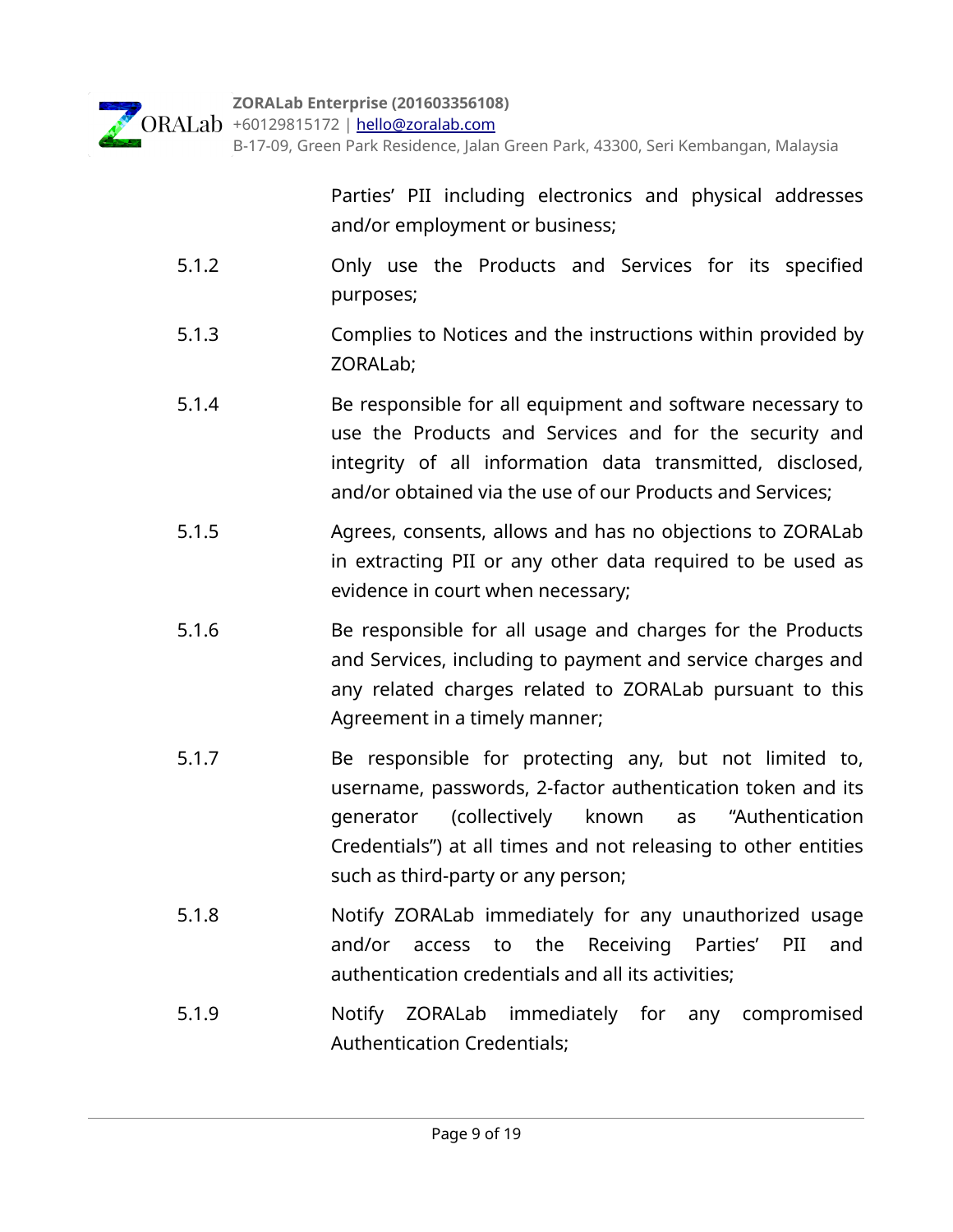**ZORALab Enterprise (201603356108)** ORALab +60129815172 | [hello@zoralab.com](mailto:hello@zoralab.com) B-17-09, Green Park Residence, Jalan Green Park, 43300, Seri Kembangan, Malaysia

- 5.1.10 Comply with all applicable laws of Malaysia related to the use of the Products and Services;
- 5.1.11 Take responsible steps to prevent fraudulent, improper, or illegal use of the Products and Services;
- 5.1.12 Cease to utilize the Products and Services as may be required by ZORALab;
- 5.1.13 Indemnify and shall keep ZORALab indemnified from any loss, damage, liability or expense arising from any claims from libel, privacy and/or copyright infringement, patent, breach of confidence, or breach of any law or regulations whatsoever arising from data transmitted, received or stored via the Products and Services or part thereof and for all claims arising from the Receiving Parties unauthorized use or exploitation of the Products and Services;
- 5.1.14 Comply with the Terms and Conditions of this Agreement;
- 5.1.15 If the Receiving Parties are below 18 years old, that Receiving Party shall require his/her parent or legal guardian's permission to use any ZORALab Products and Services.
- 5.2 The Receiving Parties SHALL NOT:
	- 5.2.1 Bypass, remove, deactivate, impair, de-scramble, decipher, de-compile, disassemble, or reverse engineer any part of the Products and Services;
	- 5.2.2 Use, display, mirror or frame any individual elements or whole Web Portal and its contents, ZORALab name, any ZORALab trademark, logo or other proprietary information without ZORALab express consent;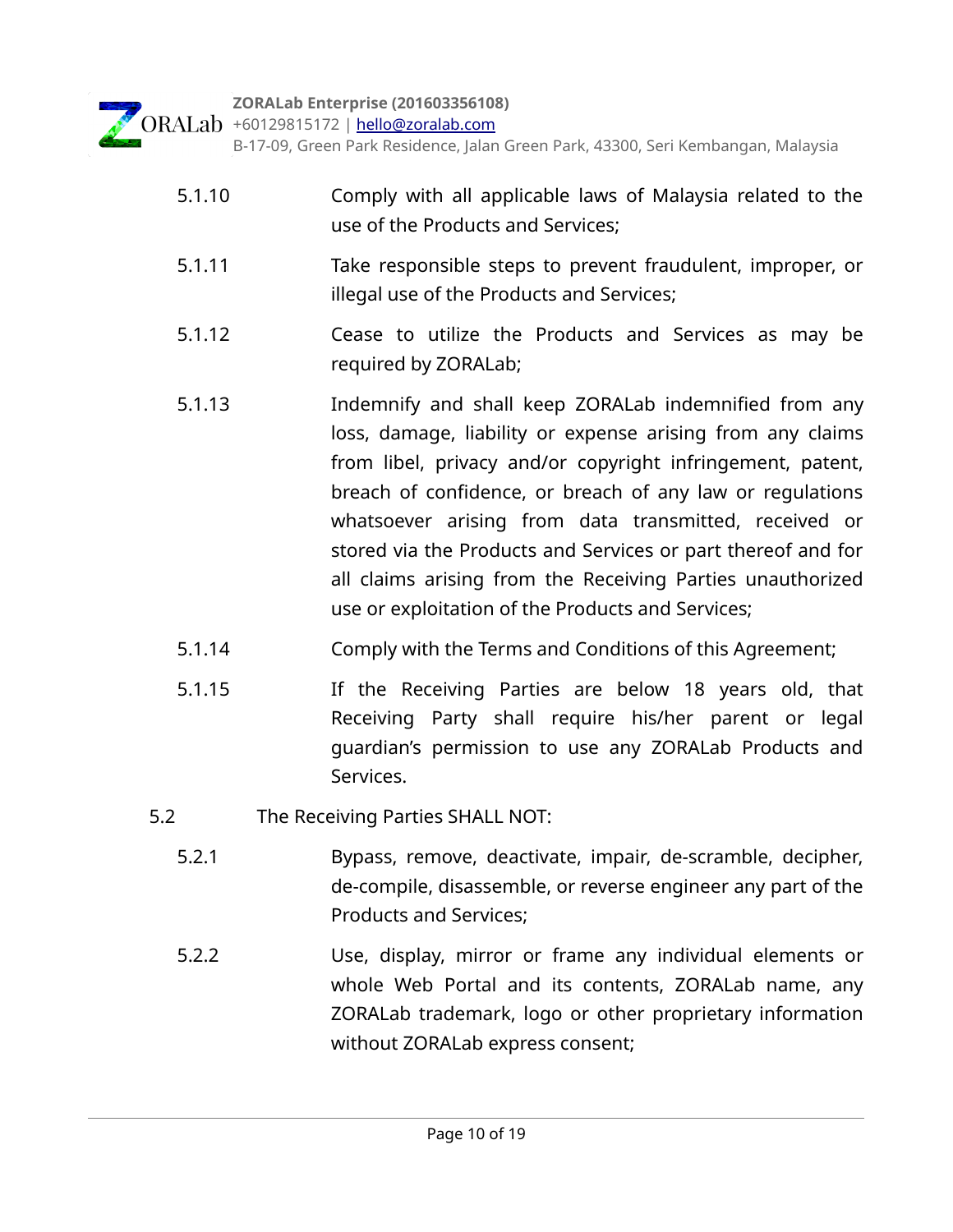**ZORALab Enterprise (201603356108)** ORALab +60129815172 | [hello@zoralab.com](mailto:hello@zoralab.com) B-17-09, Green Park Residence, Jalan Green Park, 43300, Seri Kembangan, Malaysia

- 5.2.3 Attempt to probe, scan, breach, or test any vulnerability including security or authentication measures of ZORALab systems or network communications without explicit written approval;
- 5.2.4 Attempt to interfere with ZORALab and its customers from proper use and actions such as sending malware, ransomware, overloading, flooding, spamming, or mailbombing;
- 5.2.5 Collect and/or store any Sensitive Data from any ZORALab assets without written approval;
- 5.2.6 Impersonate or misrepresent any person or entity including ZORALab;
- 5.2.7 Create, recreate, distribute, or advertise index of any significant portion of the Products and Services without ZORALab written approval.

# **6 ZORALab Liability**

- 6.1 ZORALab shall not be liable to the Receiving Parties or anyone else for any direct, indirect, special, exemplary, and consequential types of losses, injury, damages or whatsoever including but not limited to lost of use, data, revenue or profits, in actions of contract, negligence or other actions arising out or in connection with the use of Products and Services.
- 6.2 ZORALab shall not be responsible or liable to any link to third party's Content which is clicked/activated by the Receiving Parties from any User Interfaces provided by ZORALab.
- 6.3 ZORALab shall not be liable for, and the Receiving Parties agree to indemnify ZORALab against all claims, losses, liabilities, proceedings, demands, costs, and expenses, including legal fees which may result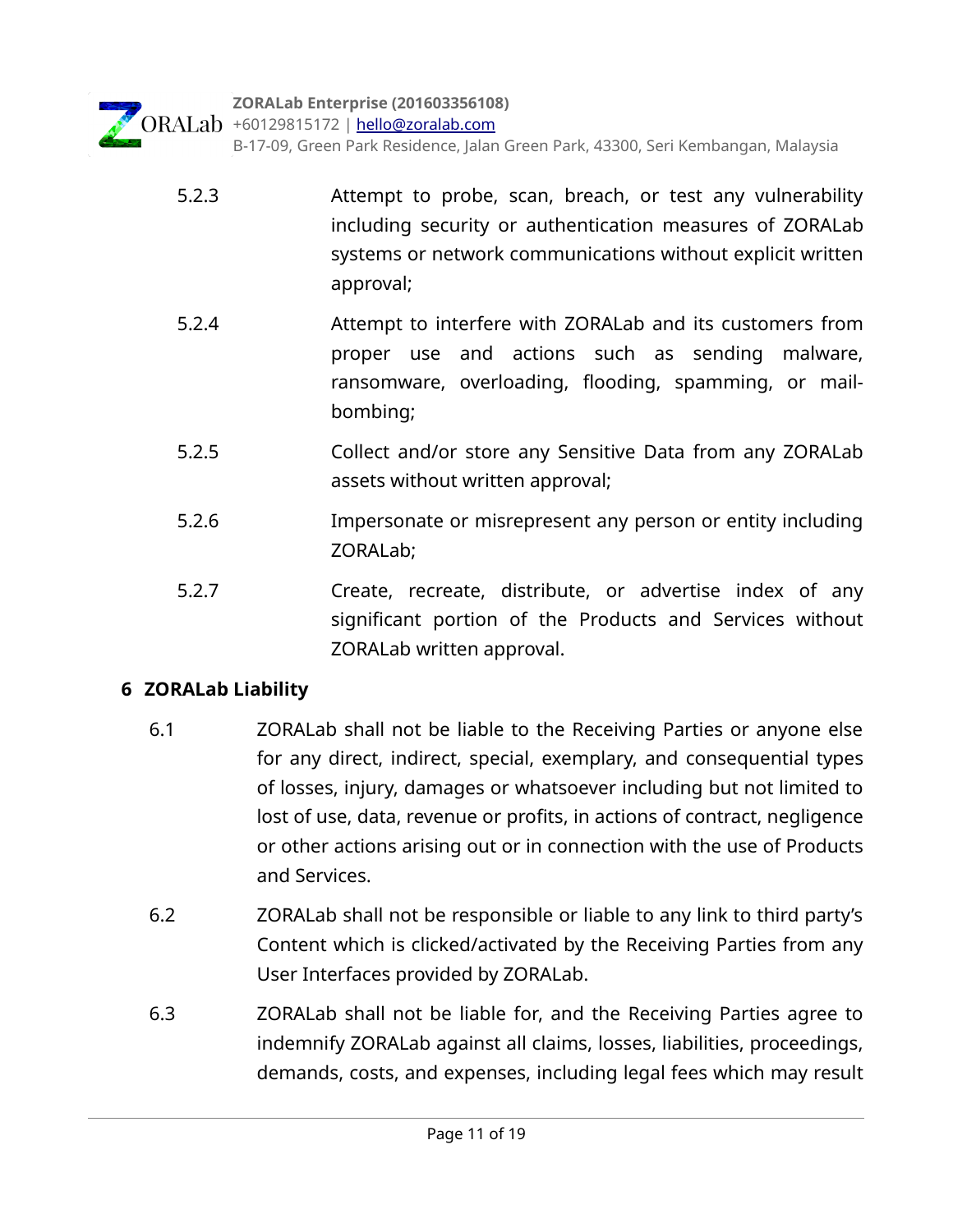or which ZORALab may sustain in connection with or arising from the Product and Services used by the Receiving Parties.

- 6.4 Without prejudice to the forgoing, in the event of a court or tribunal holds ZORALab liable for any breach or default by ZORALab, the Receiving Parties agree that the amount damages payable by ZORALab to the Receiving Parties shall not at any time exceed the sum of MYR300.00 notwithstanding any order, decree, or judgment obtained by the Receiving Parties.
- 6.5 Without limiting the generality of any provision in this Agreement, ZORALab shall not be liable for any failure to perform its obligations herein caused by an act of God, insurrection or civil disorder, military operations, act of terrorism, emergency, acts or omission of Government, or any competent authority, labor trouble or industrial disputes of any kind, fire, lightning, subsidence, explosion, floods, acts of omission of persons or bodies for whom ZORALab has no control over or any cause outside ZORALab reasonable control.
- 6.6 The Products and Services may occasionally be affected by interference caused by objects beyond ZORALab control such as radio interference, room temperature fluctuation, power disruptions, and weather conditions. In the event of such interference, ZORALab shall not hold liable for any inability to use or access Products and Services.

# **7 Proprietary Rights, Licenses, and Restrictions**

- 7.1 All Contents in and to the Products and Services are owned by ZORALab. Such rights are protected by Malaysian copyright laws, other applicable copyright laws, and international treaty provisions. ZORALab retains all rights not expressly granted herein.
- 7.2 Except where Content is expressly stated to the contrary all persons featured in the Products and Services are in no way associated,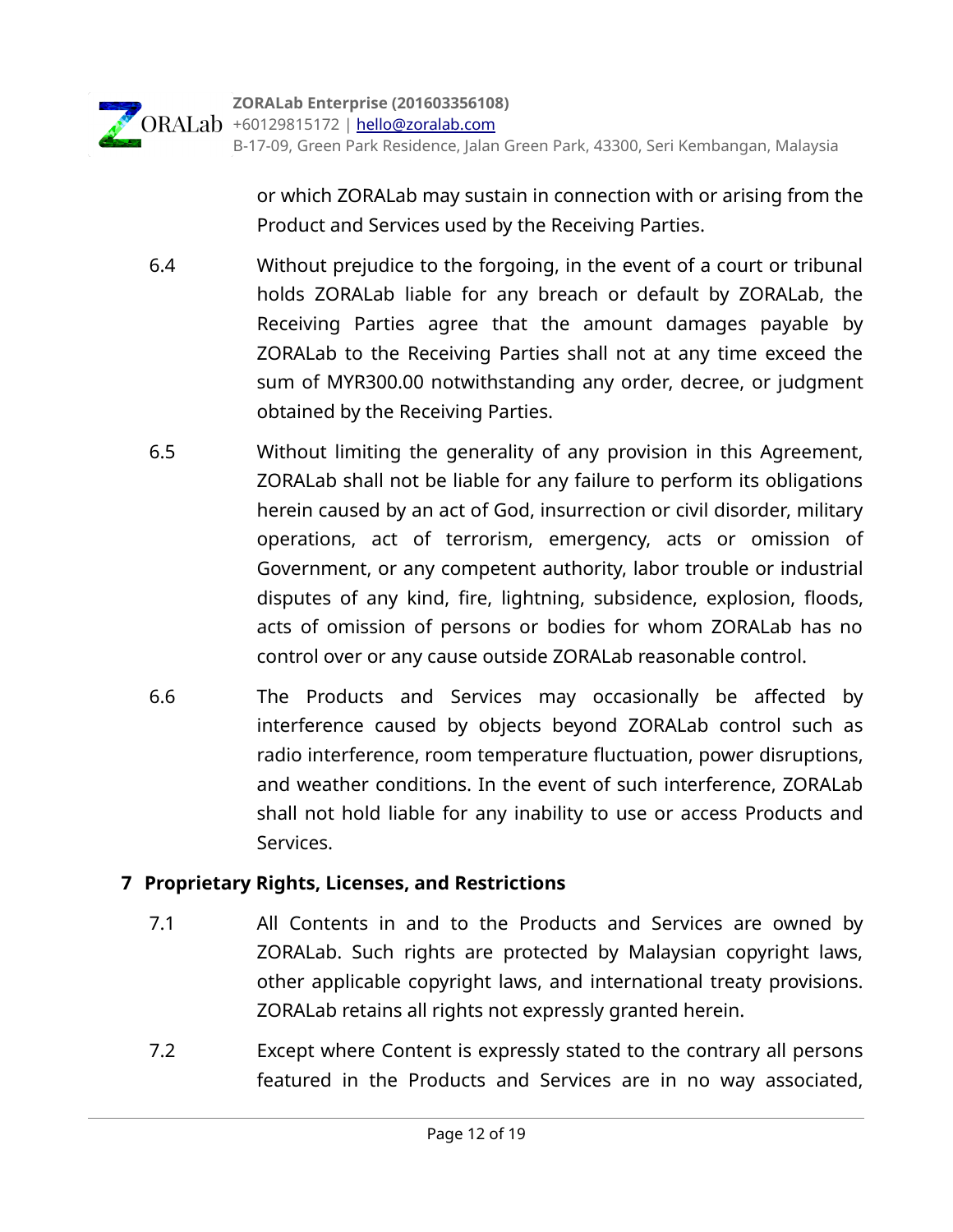

linked or affiliated with ZORALab and the Receiving Parties should not rely on the existence of such connection or affiliation. Any trademarks/names featured on the Products and Services are owned by the respective trademark owners and any assertion is in no way endorsed by or connected to ZORALab.

 7.3 ZORALab grants the Receiving Parties a limited access to make personal, non-commercial use of the Contents from the Products and Services with the adherence to the Terms and Conditions herein.

# **8 Governing Laws**

 8.1 The Agreement shall be governed and constructed in accordance with the laws of Malaysia, excluding conflict of law rules. Parties agree to submit to the exclusive jurisdiction of Malaysian courts.

#### **9 Notices**

- 9.1 All Notices to be given to by ZORALab under the Agreement will be in writing sent to the Receiving Parties last known electronics and/or physical address.
- 9.2 All Notices to be given by the Receiving Parties to ZORALab under the agreement must be in writing and sent to the following electronic email addresses:
	- 9.2.1 [hello@zoralab.com](mailto:hello@zoralab.com) and/or,
	- 9.2.2 [legal@zoralab.com](mailto:legal@zoralab.com)
- 9.3 All Notices given by ZORALab to the Receiving Parties pursuant to this clause shall be deemed to have served if:
	- 9.3.1 Sent by registered post, on the third Working Day after the date of posting irrespective of whether it is returned or undelivered;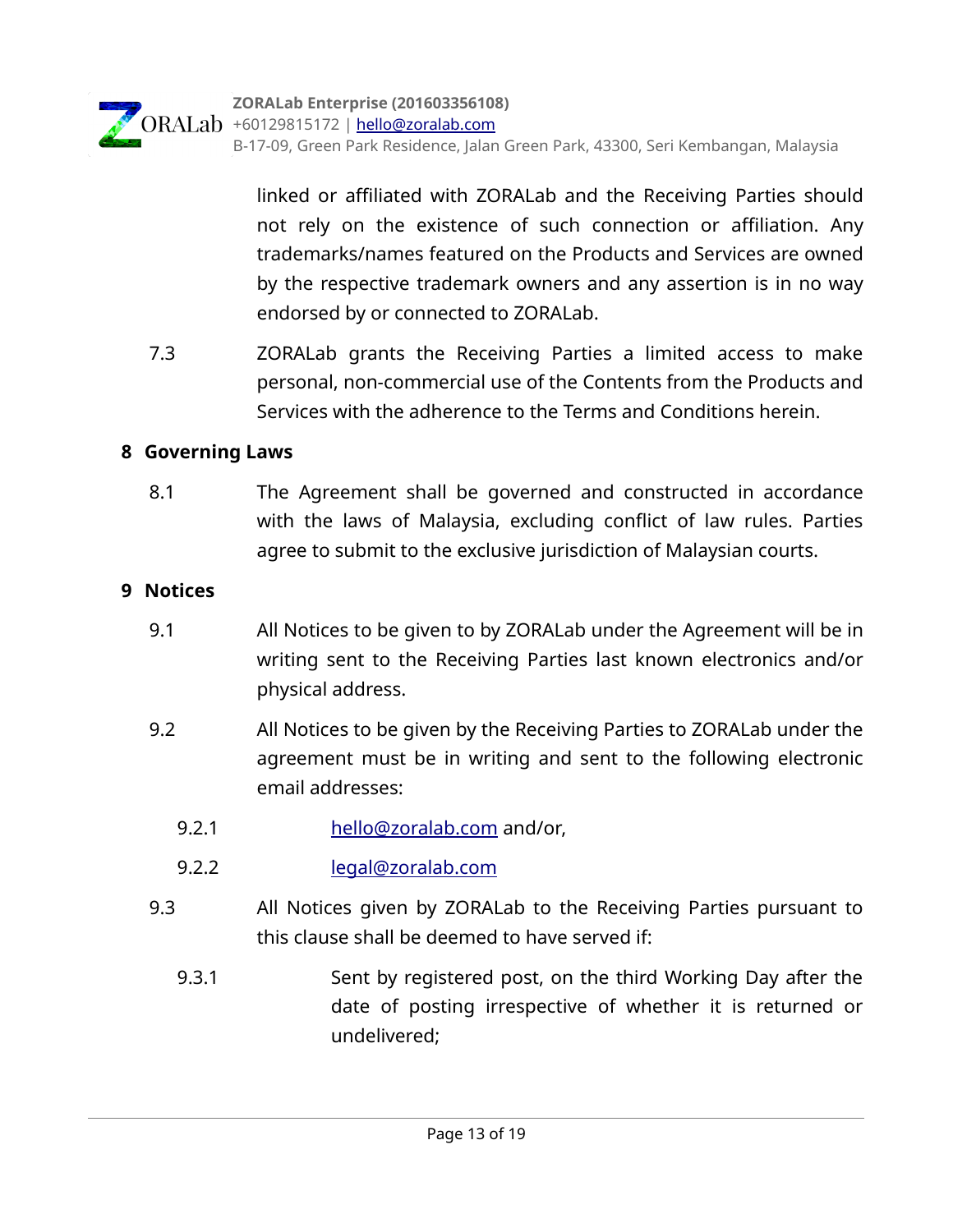

| 9.3.2 | Sent by ordinary post, on the fifth Working Days after the<br>date of posting irrespective of whether it is returned<br>undelivered; |
|-------|--------------------------------------------------------------------------------------------------------------------------------------|
| 9.3.3 | Sent by email post, upon emailing out;                                                                                               |
| 9.3.4 | Hand delivered, upon delivery;                                                                                                       |
|       |                                                                                                                                      |

9.3.5 Sent by facsimile, upon successful completion of transmission as evidence by a transmission report;

# **10 Suspension or Terminations**

- 10.1 The Receiving Parties may at any time terminate the Agreement by giving ZORALab prior written notice. The Products and Services shall be deemed terminated within 5 Working Days from the receipt of the termination notice by ZORALab.
- 10.2 ZORALab reserves the right to cancel, withdraw, terminate, or suspend the Products and Services for any reason whatsoever at its sole discretion by the way of a written notice to the Receiving Parties and the Receiving Parties agree that ZORALab shall not be liable for such cancellation, withdrawal, termination, and suspension.

# **11 Product Availability and Specifications**

- 11.1 ZORALab does not represent nor warrant the descriptions of the Product in ZORALab are accurate and complete.
- 11.2 The Products sold are subjected to availability and ZORALab will not be charged for Products that are unavailable.
- 11.3 Once the Product and Service is sold out, its notification of the unavailability will be made on the Web Portal at the earliest opportunity.
- 11.4 By purchasing the Product, it is deemed to the agreement of the terms and conditions of the relevant ZORALab's Product.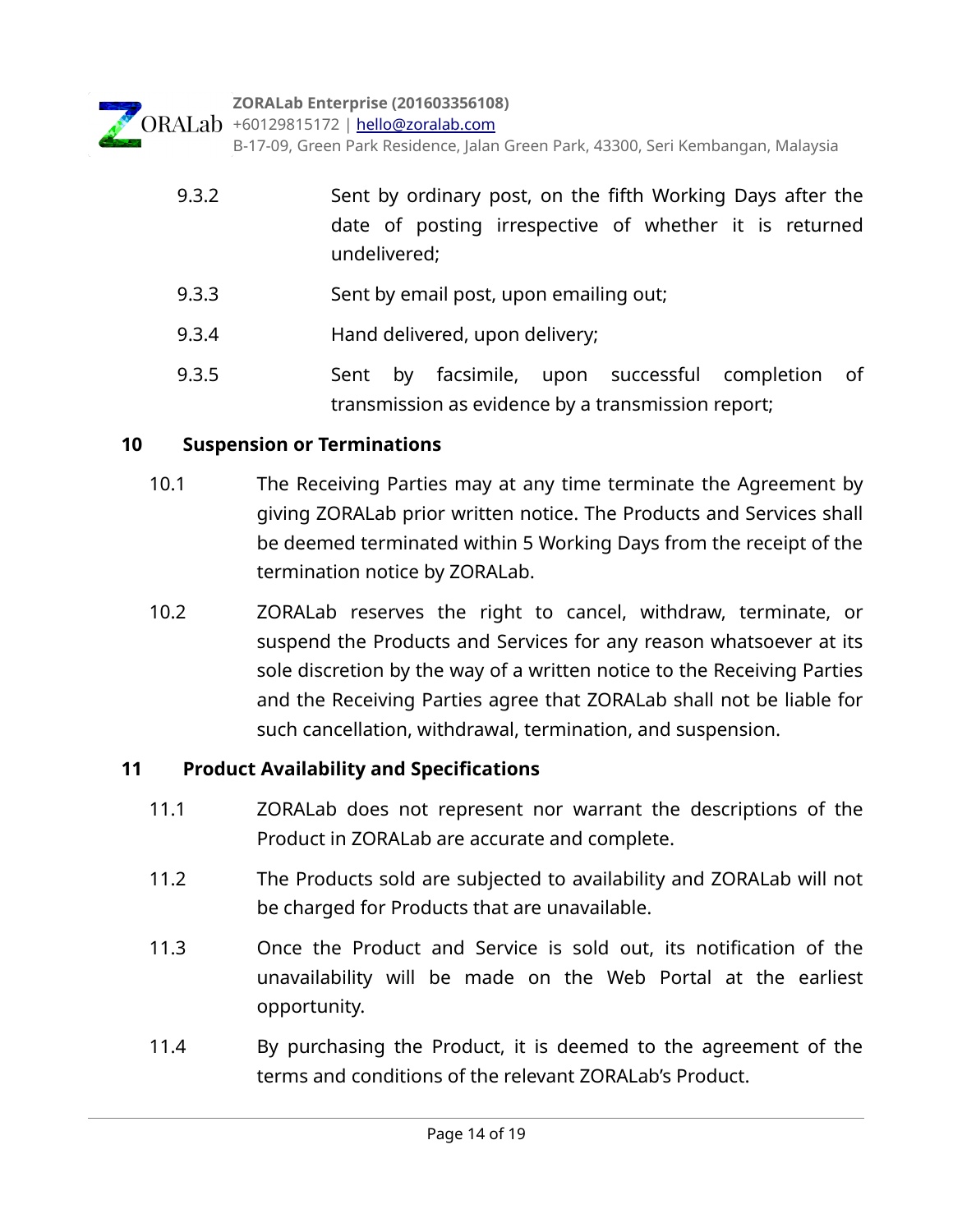

# **12 Product Pricing**

- 12.1 The Receiving Parties shall be charged for each purchase of the Products based on the respective Charges prominently displayed at the Web Portal.
- 12.2 Notwithstanding the Charges imposed in Clause 12.1 above, the Receiving Parties shall be charged with:
	- 12.2.1 Standard shipping or handling charges prescribed by ZORALab at the point of purchase.
- 12.3 ZORALab endeavors to provide current and accurate information on the Web Portal. Nevertheless, misprints and other errors may occur. Accordingly, ZORALab reserves the rights to change prices, fees, and changes of the Products made available via Web Portal at any time and from time to time without any notice of liability.

#### **13 Payments**

- 13.1 ZORALab accepts payment via the available Payment Methods primarily in Malaysian Ringgit for the purchase of a Product.
- 13.2 **ZORALab shall have absolute right to suspend or terminate any** purchase that is illegal and unauthorized.
- 13.3 ZORALab may request for Upfront Payment of the Product which may include without limitation.
- 13.4 By making an offer to buy a Product, ZORALab is authorized to transmit or to obtain information (including updated information) including, but not limited to, the credit card number or credit reports, authenticate of the identity, validate the credit card, obtaining an initial credit card authorization, and to authorize individual purchase transactions from third parties from time to time.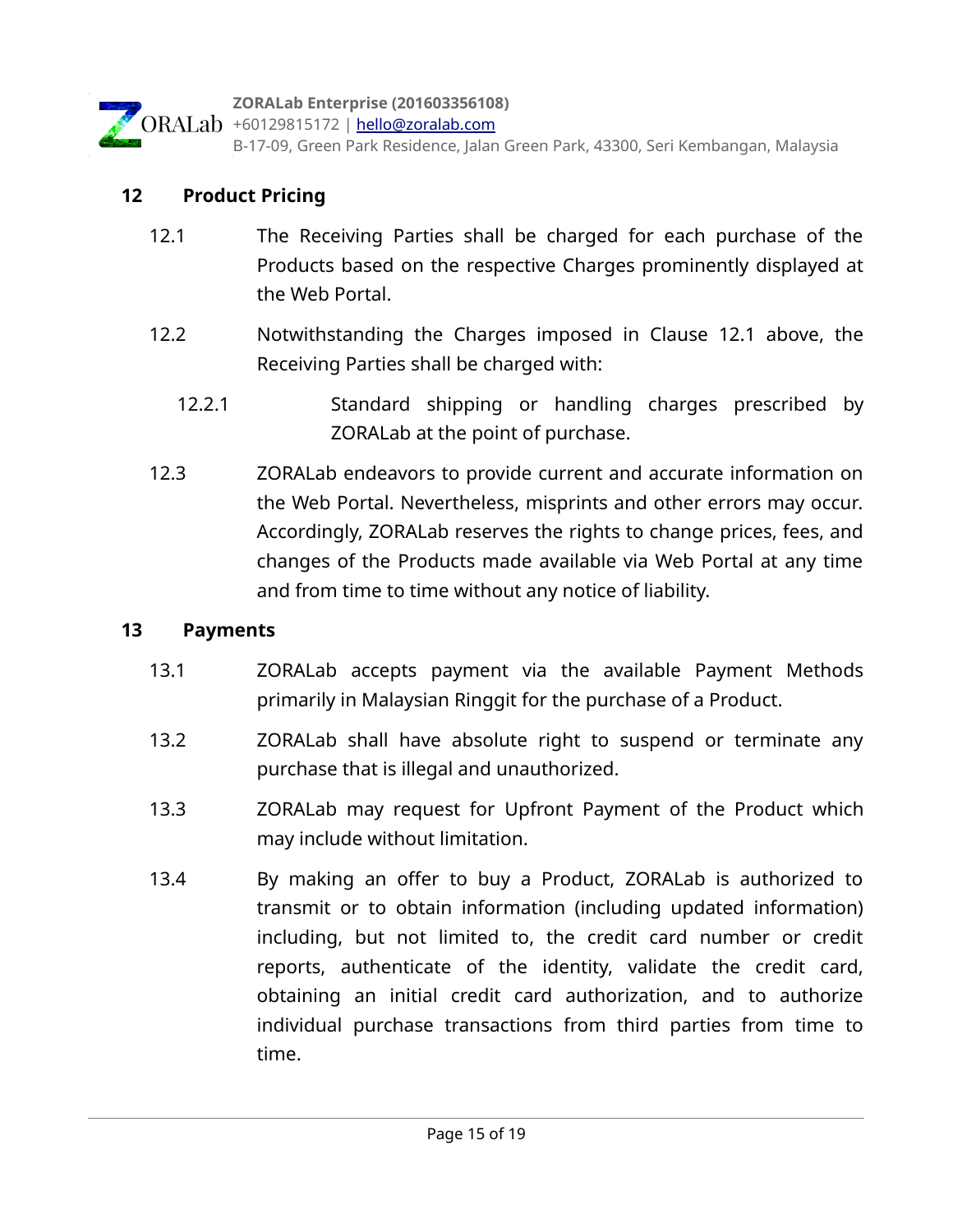

- 13.5 In the event that the Payment Method is rejected by the issuing Bank or financial institutions, ZORALab shall not be liable for any claims, demands, disputes, or losses resulting from the rejection.
- 13.6 ZORALab will take responsible care, as long as it is within ZORALab's power to do so, to keep the purchase details and payments secure, but will not be liable for any losses on unauthorized access by any third parties.

# **14 Deposit**

- 14.1 ZORALab may request for advance payment for registration of the Product which may include without limitation a refundable Deposit.
- 14.2 ZORALab reserves the right to utilize the Deposit to offset any amount due to ZORALab including but not limited to any outstanding Payment ("Payment") under any of the Receiving Party's Account.
- 14.3 Subject to Clause 14.2 above, any balance of Deposit will be returned within four (4) months from the date of termination of the Agreement, subject to the deduction of any amount claimed by ZORALab in the event of the breach of any clause of the Agreement.

# **15 Shipping Policy**

- 15.1 All deliveries of the Products and Services will be made by ZORALab fulfillment partner or any other courier services as may be appointed by ZORALab from time-to-time and ZORALab is unable to control their delivery times
- 15.2 ZORALab will use commercially reasonable efforts to deliver the Product as quickly as possible and within the time period indicated.
- 15.3 Once the Product is dispatched, the Receiving Parties will receive a notification such as but not limited to email notification about the delivery alongside its tracking methods.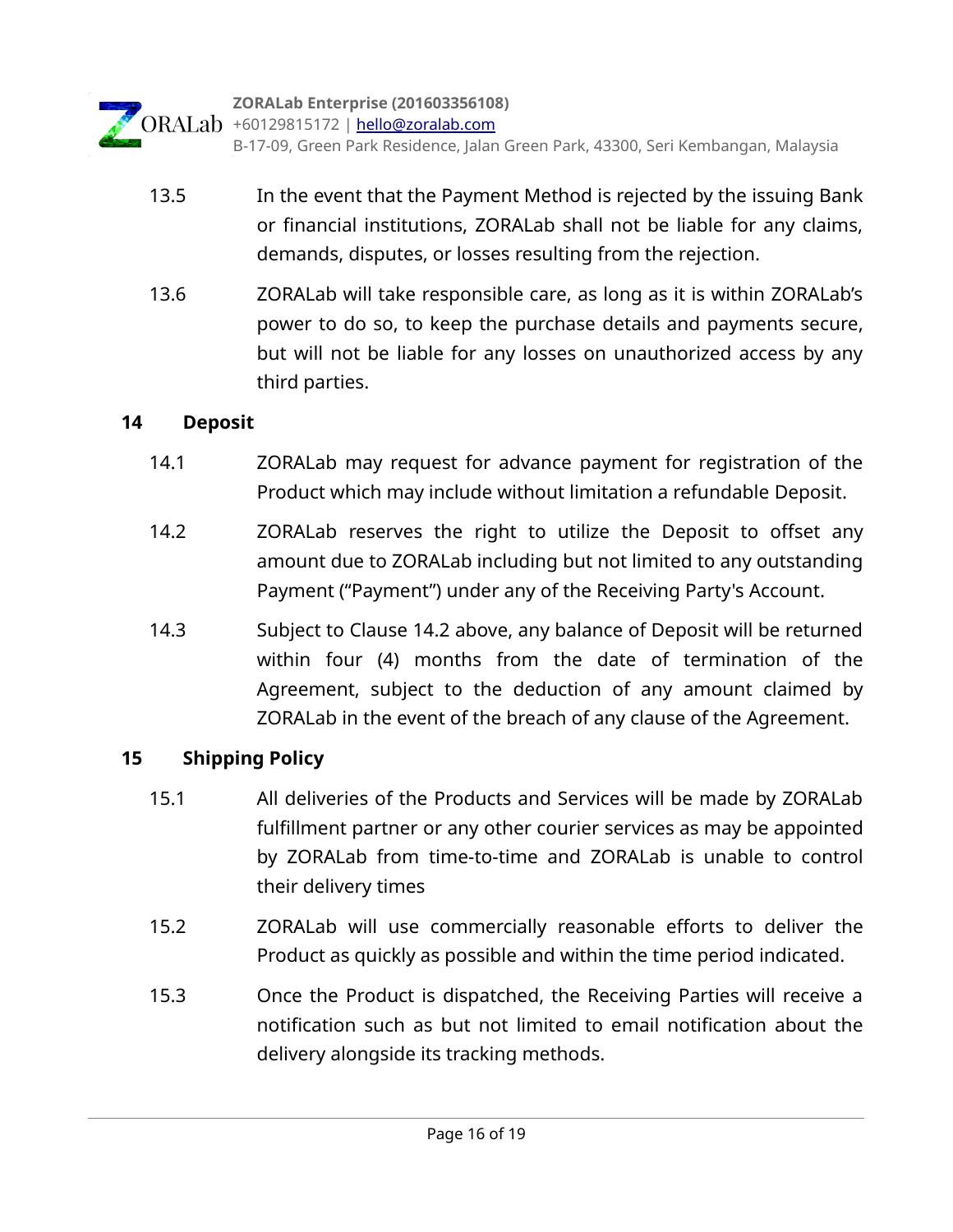

- 15.4 All parcels will be delivered to the address specified in the confirmed order. Third-party collection of the Product is not allowed.
- 15.5 Shipping address cannot be changed after the payment is done.
- 15.6 ZORALab shall not be held liable for delivery to the wrong address due to incorrect information provided by the Receiving Parties.
- 15.7 Products not delivered after 3 times will be returned to the courier agency collection carrier and need to self-collect within the specified collection date by the said courier agency. Additional fees may be imposed if additional delivery is required.
- 15.8 All non-delivered, uncollected, and unclaimed Products within the specified self-collection date will be returned to ZORALab and no refund will be given.
- 15.9 Shipping charges are determined by the courier agency, which are determined by Product's packet size, weight, and delivery location.
- 15.10 Risk of loss and damages of the Products will be passed on the date when the Products have been delivered out.

# **16 Claims and Warranty**

- 16.1 In the event of claims, the original receipt and/or any relevant Notice, and assets if any in full original packaging must be produced back to ZORALab's office or manufacturers' service center.
- 16.2 All Products sold on the Web Portal are subjected to the relevant manufacturer's warranty.
- 16.3 Any warranty or claims is void if:
	- 16.3.1 breached the terms of any manufacturers' warranty such as, but not limited to, damaged devices due to negligence, unauthorized usage, services, repairs, and alterations;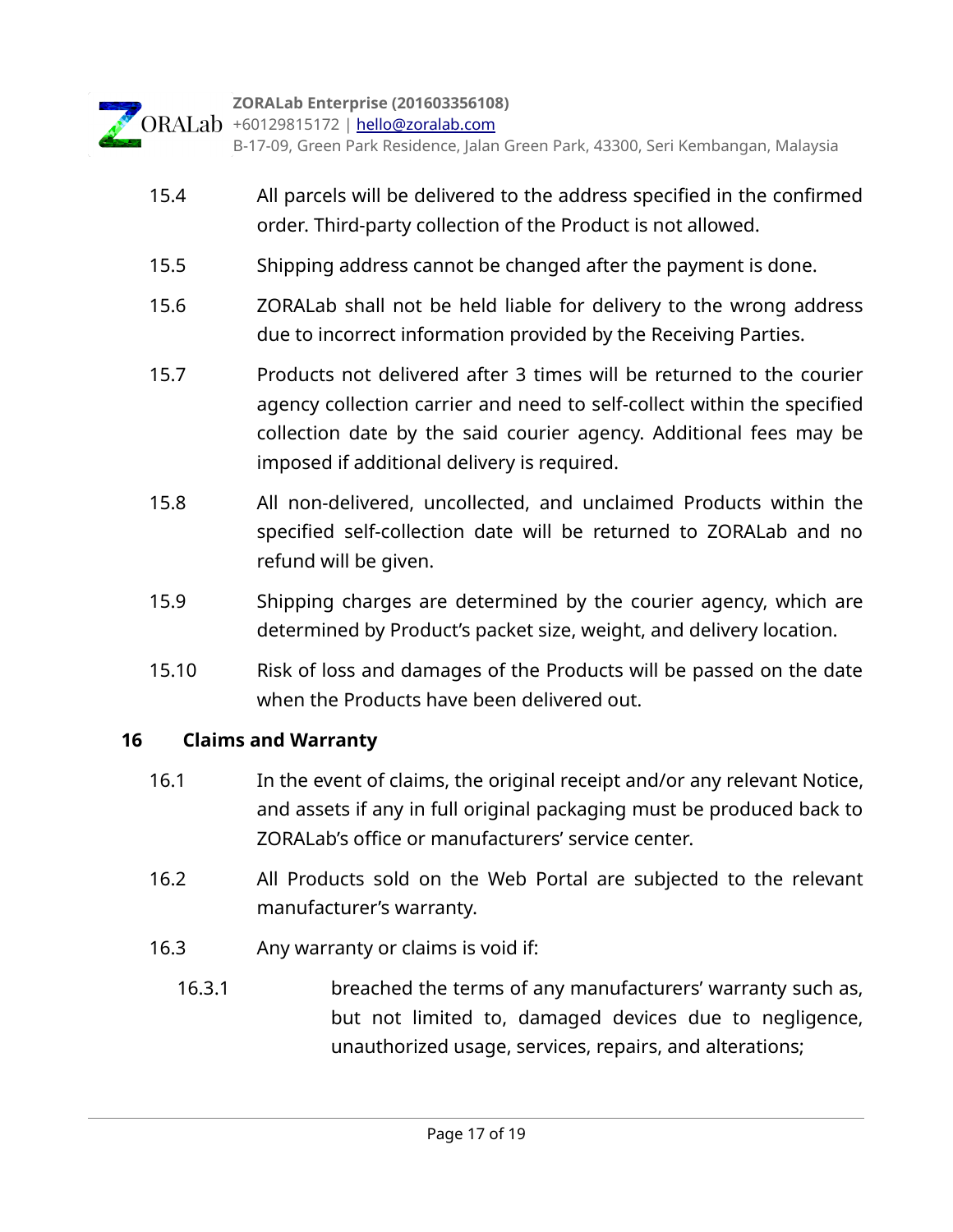**ZORALab Enterprise (201603356108)**

ORALab +60129815172 | [hello@zoralab.com](mailto:hello@zoralab.com) B-17-09, Green Park Residence, Jalan Green Park, 43300, Seri Kembangan, Malaysia

 16.3.2 breached the terms of warranty of the Product such as, but not limited to, damaged devices due to negligence, unauthorized usage, services, repairs, and alterations.

#### **17 Miscellaneous**

- 17.1 No rule of construction or interpretation shall apply to prejudice the interest of the party preparing the Agreement.
- 17.2 The Agreement constitutes the entire agreement between the parties concerning the subject matter herein and supersedes all previous agreements, understanding, proposals, representations, and warranties relating to the subject matter.
- 17.3 Those clauses which by their nature would survive the termination of the Agreement shall so survive.
- 17.4 Time whenever referred to in this Agreement shall be of the essence
- 17.5 This Agreement shall be binding on and shall inure for the benefit of each Party's permitted assigns, successors in title, personal representatives, executors, and administrators.
- 17.6 The Receiving Parties shall bear all stamp duty, service tax charges, or any other cost or charges imposed by law in connection with the preparation of the Agreement and/or the provision of Products and Services.
- 17.7 An expression importing a natural person includes any company, partnership, joint venture, association, corporation or other body and any governmental agency.
- 17.8 Notwithstanding anything to the contrary, the Receiving Parties hereby agree to be bound by the terms of service, policies, and procedures and/or any variations, additions, or amendments made thereto, as may be determined by ZORALab at any time.